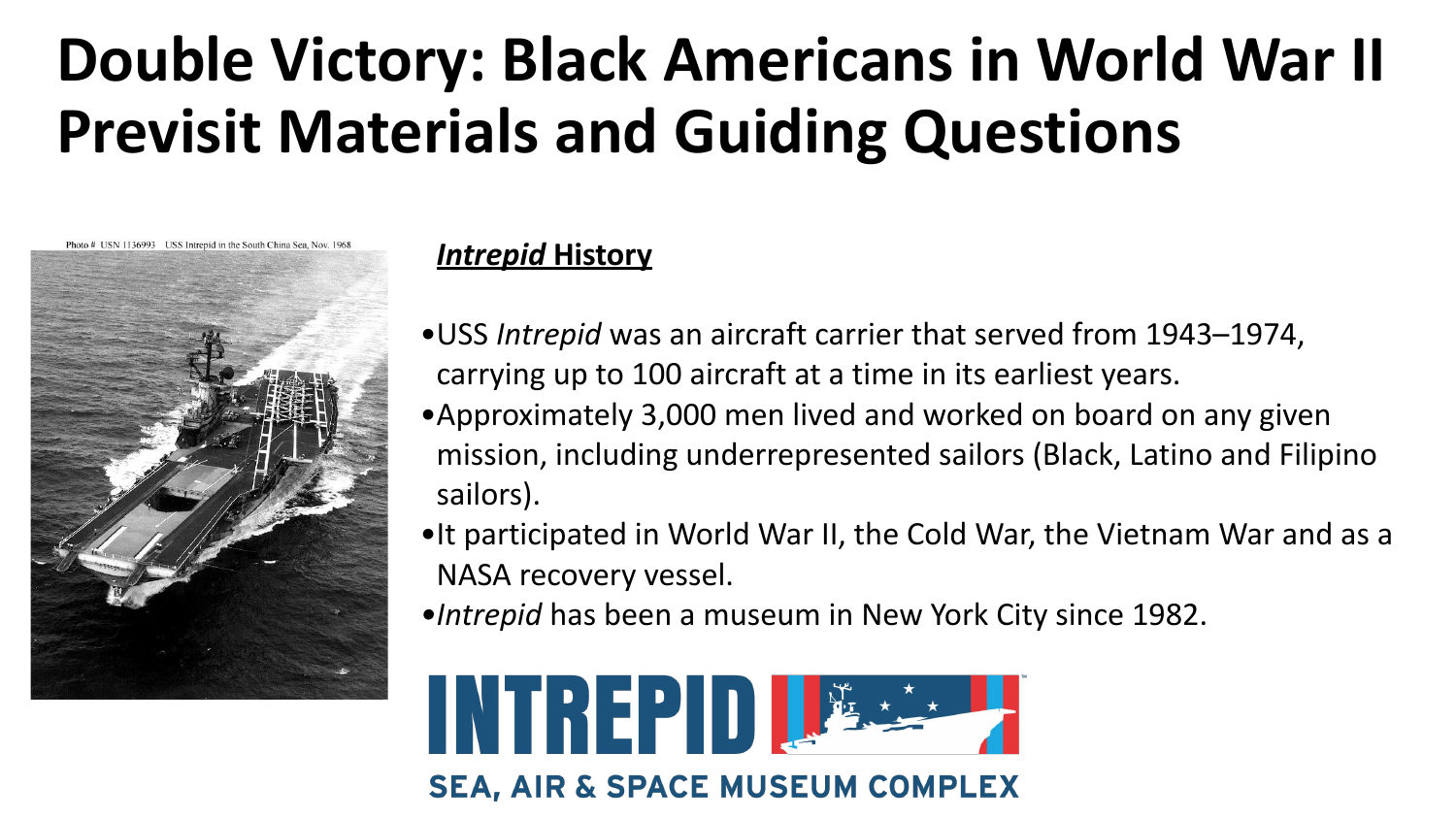### **Double Victory: Black Americans in World War II Previsit Materials and Guiding Questions**

- •What is happening at home during World War II? In particular, what is happening in all four of these images?
- Compare the Dr. Pepper image and Dining Room image. In what ways are they similar?
- Describe your reaction to the two bus images. What feelings come up when you view these two images?
- •What more can we learn about these lived experiences?

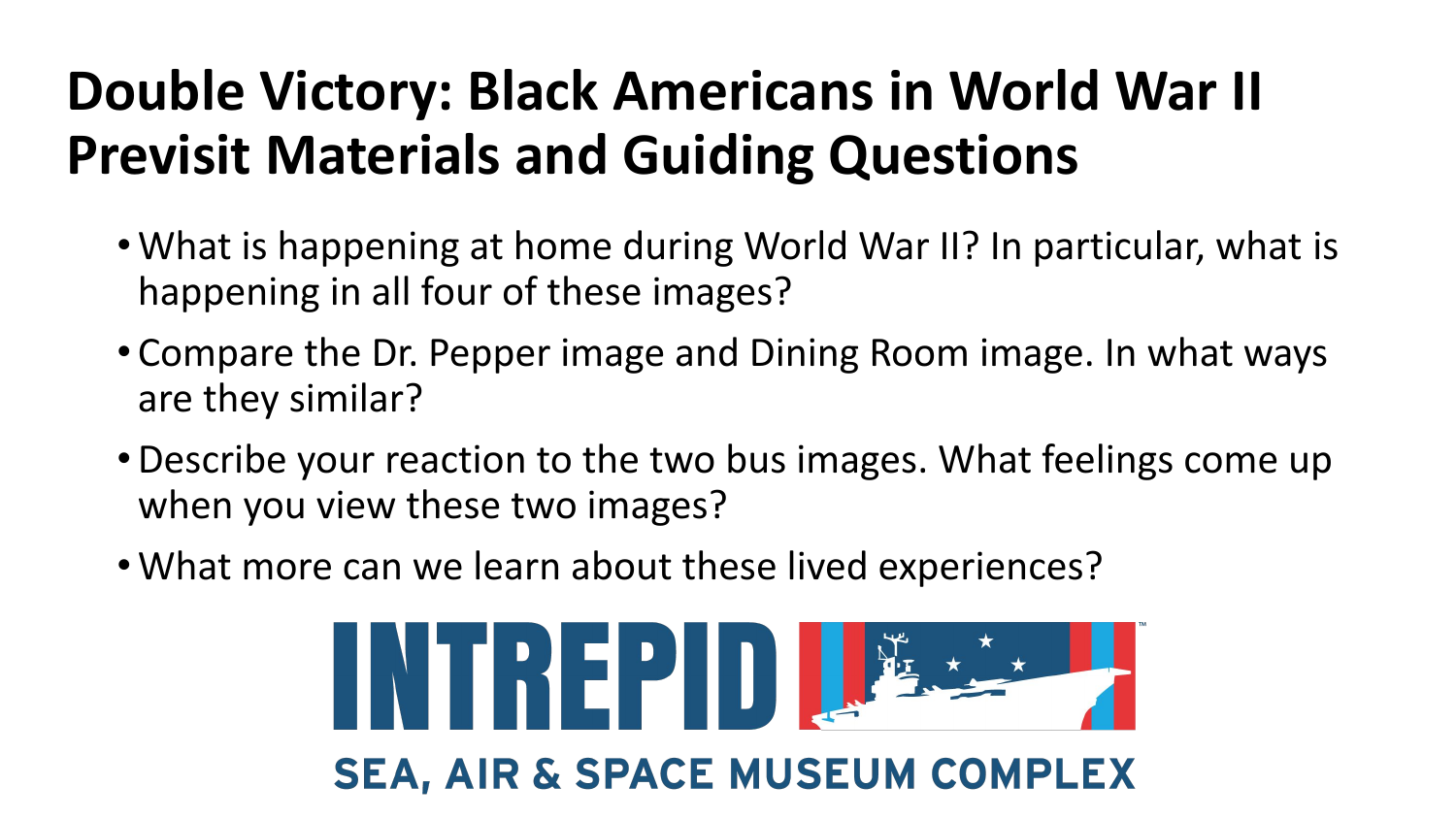

Black man enters a movie theater using a segregated entrance on Saturday afternoon, Belzoni, Mississippi Delta, Mississippi, 1939 Photo: Library of Congress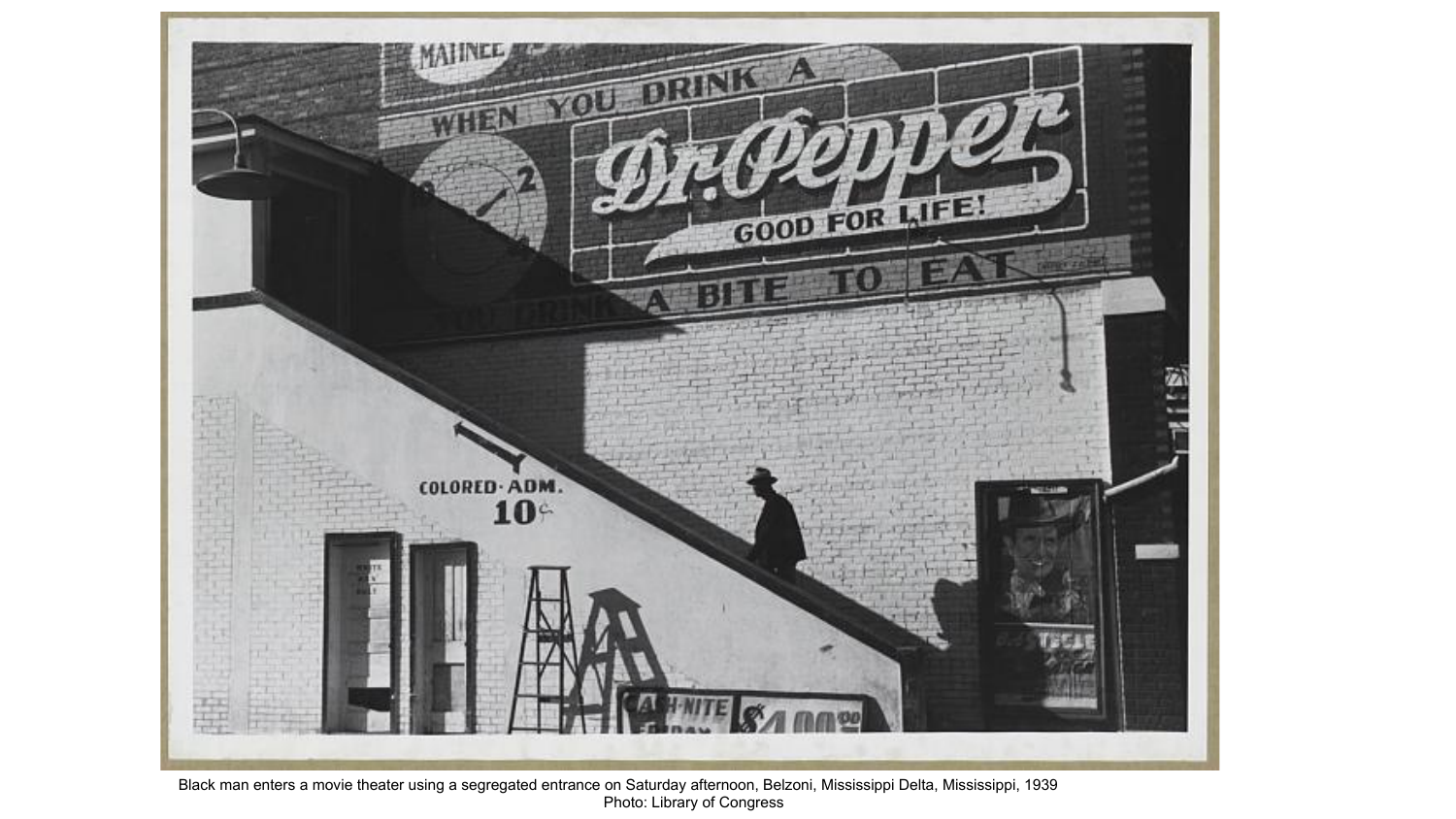

A rest stop for Greyhound bus passengers on the way from Louisville, Kentucky, to Nashville, Tennessee, with separate accommodations for Black passengers, 1943 Photo: Library of Congress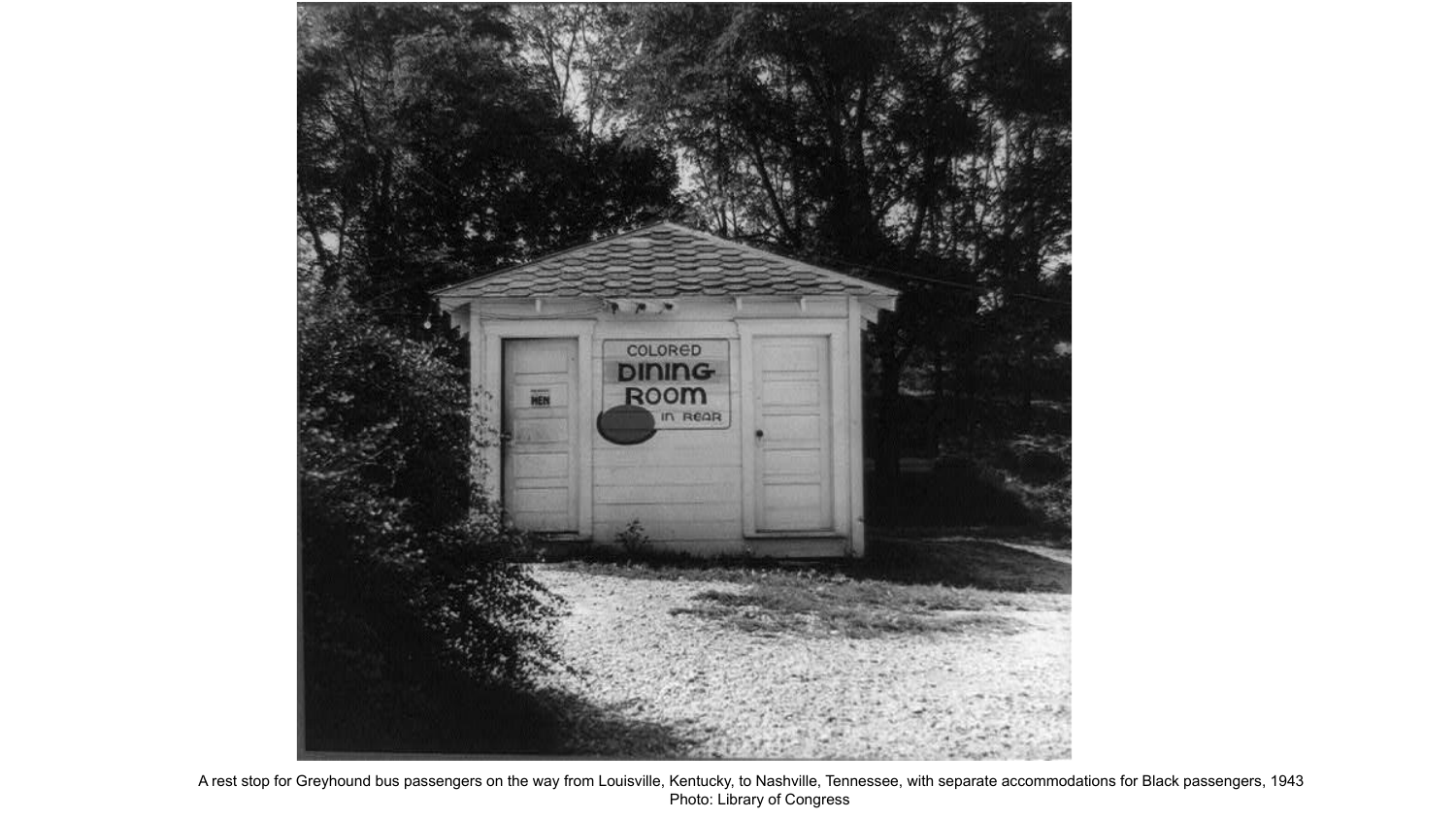

A Greyhound bus trip from Louisville, Kentucky, to Memphis, Tennessee, and the terminals. Waiting for a bus at the Memphis station, 1943 Photo: Library of Congress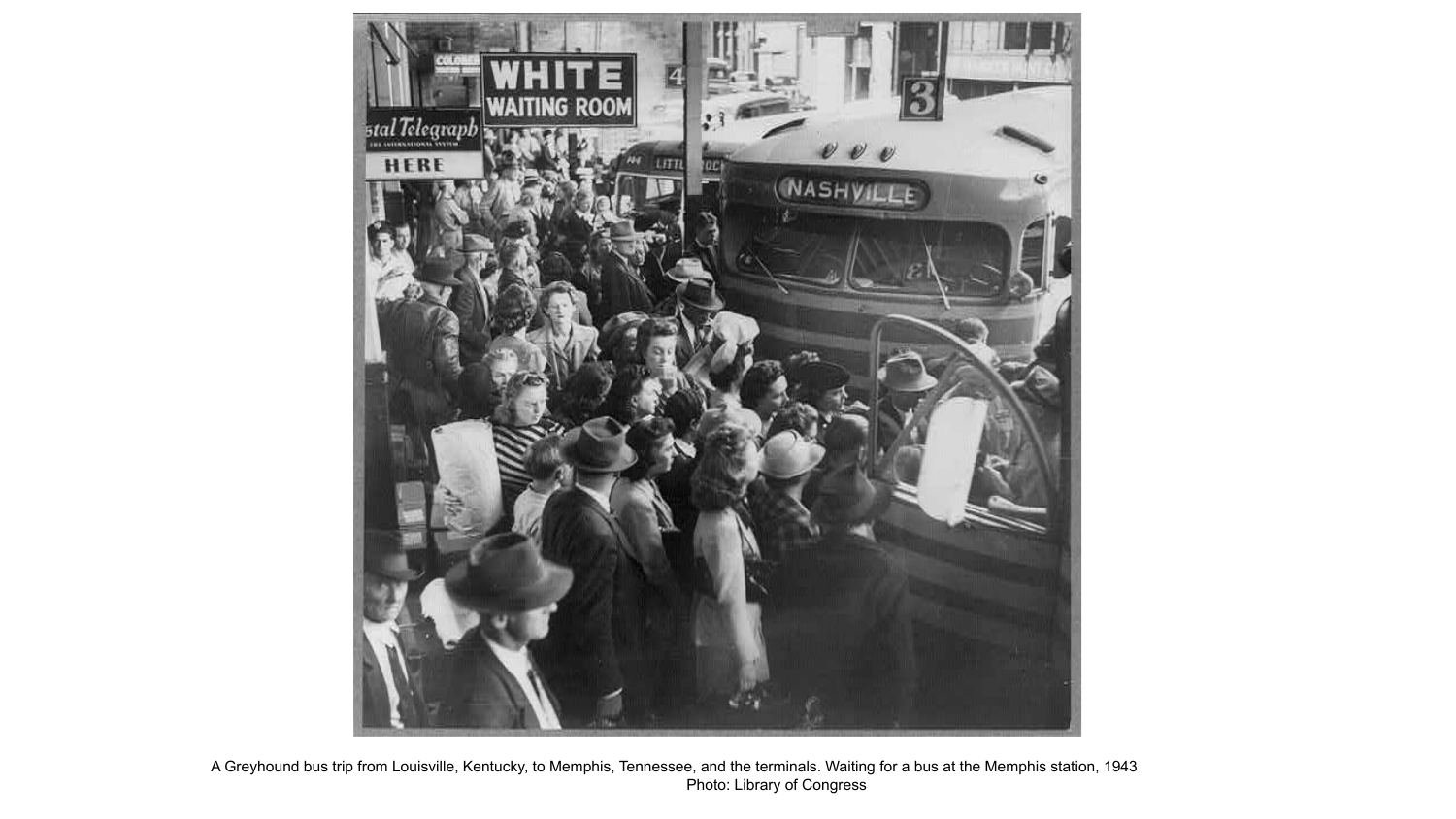

A sign indicating segregated waiting rooms for Black passengers at a bus station in Durham, North Carolina, 1940 Photo: Library of Congress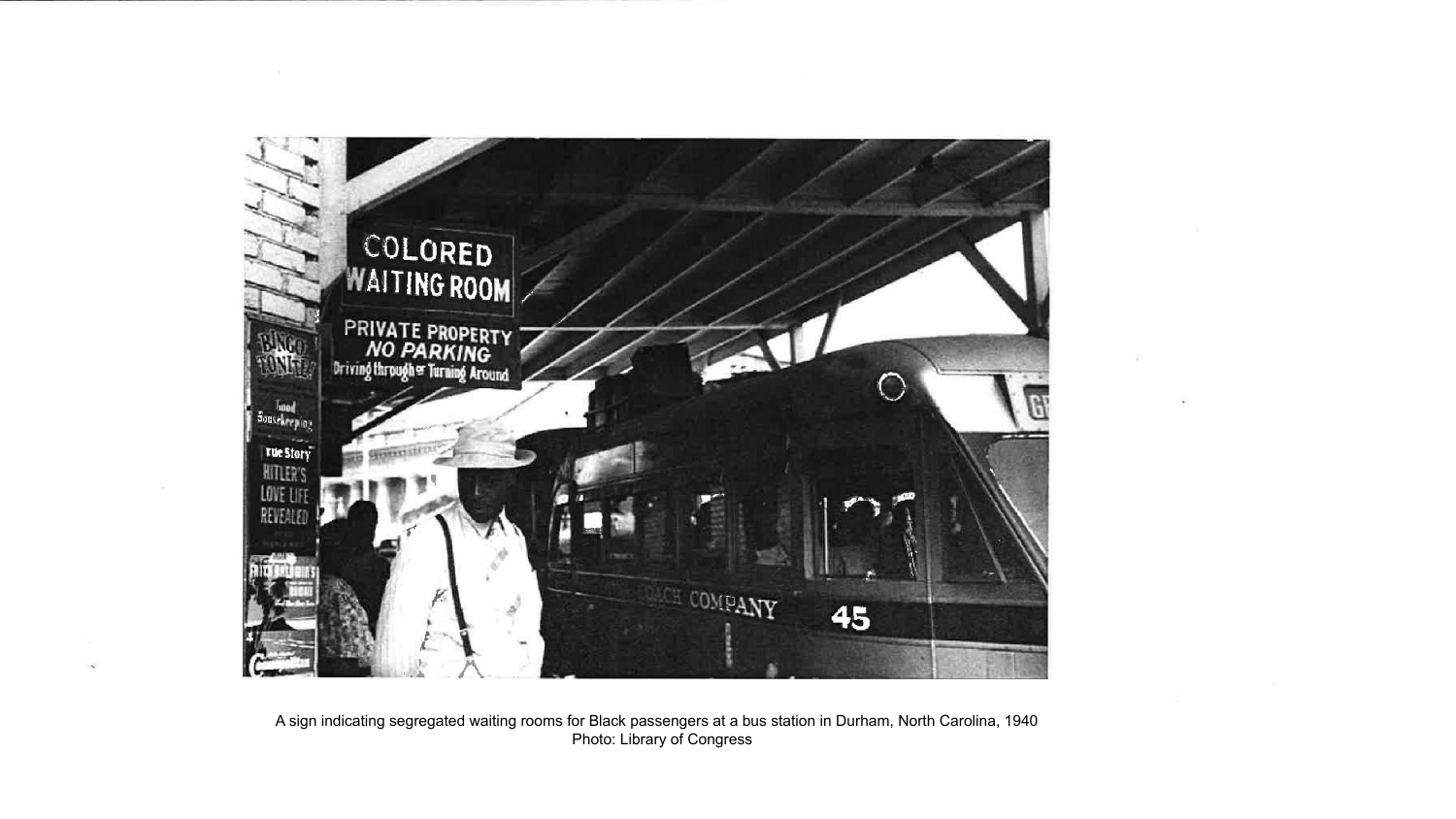# **Double Victory: Black Americans in World War II Postvisit Activities and Extensions**

1. Have students work in breakout rooms and provide a different set of materials to each group:

#### a. **Eugene Smith**

- Cleaning Staterooms Smith oral history excerpt (12:50 to 14:55)
- Discrimination Smith oral history excerpt (14:57 to 16:38)
- Segregation Smith oral history excerpt (27:22 to 30:05)
- Southerners Smith oral history excerpt (35:05 to 37:32)

#### b. **Henry Mouzon**

- Boot Camp and Steward's Mate Mouzon oral history excerpt (5:26 to 8:40)
- Segregation Mouzon oral history excerpt (11:20 to 13:15)
- Kitchen Mouzon oral history excerpt (28:43 to 32:40)
- Gunner and Medals Mouzon oral history excerpt (52:16 to 57:23)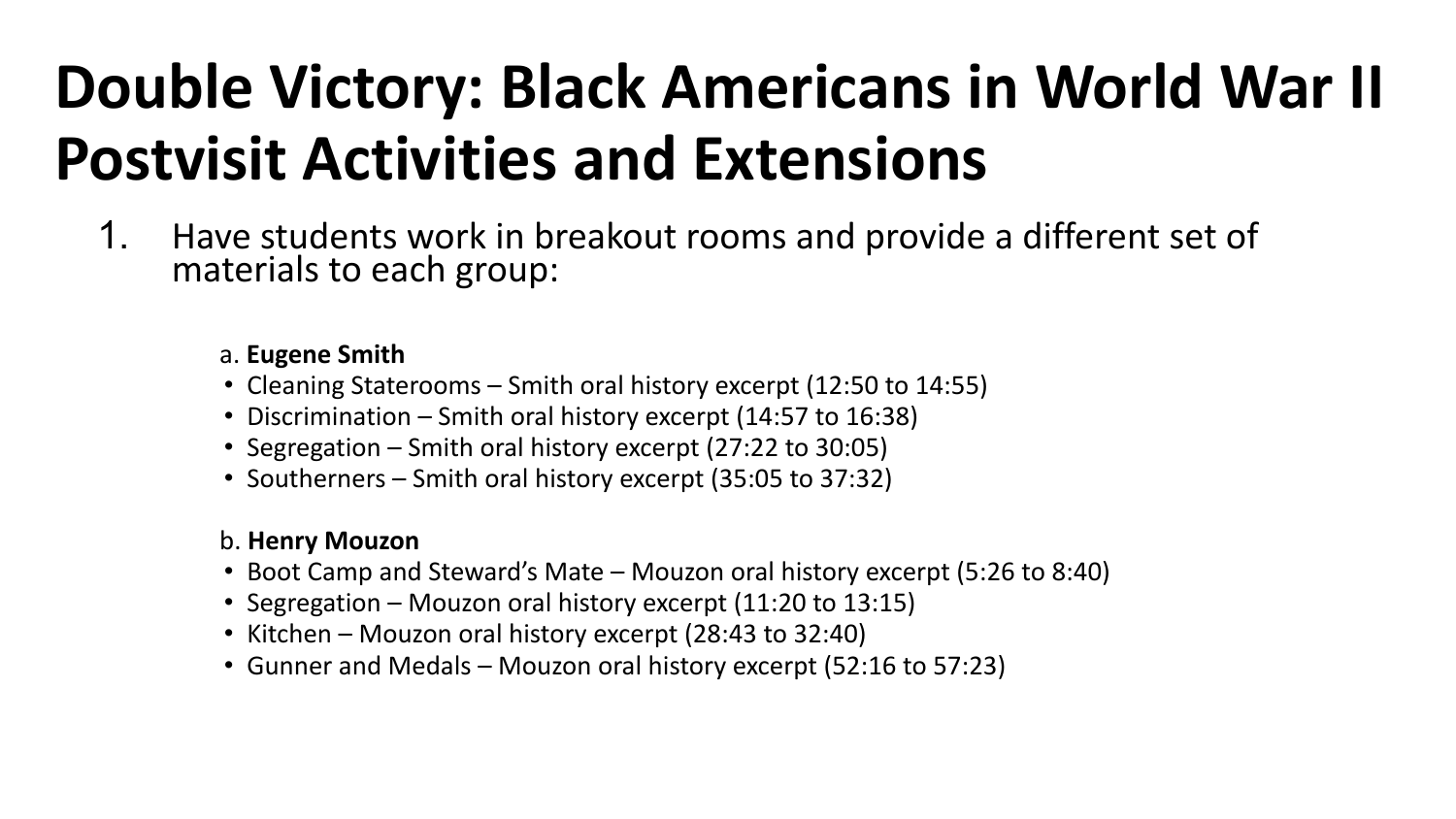# **Eugene Smith**

Four oral history excerpts and transcript excerpts

- [Cleaning Staterooms](https://drive.google.com/file/d/1TM8DARniXERtkG2E1BcK9x1Dnz-ul8YH/view?usp=sharing) [\(Transcript](https://drive.google.com/file/d/193tZDCciXFDU8K7GRJH7js5LeymucflG/view?usp=sharing))
- [Discrimination](https://drive.google.com/file/d/18xZVGtegULeDmUbDnC9ARKlSZnjGezPz/view?usp=sharing) ([Transcript\)](https://drive.google.com/file/d/18EBYFj3oqzvaTgAU6luxZcCDOXU-vaho/view?usp=sharing)
- [Segregation](https://drive.google.com/file/d/13w-Qd232_KCIWuqv_oy9Z4TTUhb0FhX0/view?usp=sharing) ([Transcript\)](https://drive.google.com/file/d/1rKvSRNxGkYiwXKKVIzTYrz0Q1Pz9vv2L/view?usp=sharing)
- [Southerners](https://drive.google.com/file/d/1DpjS8dcXM0CnVBNB4-NUiN5oZ7WjTaiQ/view?usp=sharing) ([Transcript\)](https://drive.google.com/file/d/11PZWxjzZVxmp4cKeHiBEaU-Fvqm0ZMev/view?usp=sharing)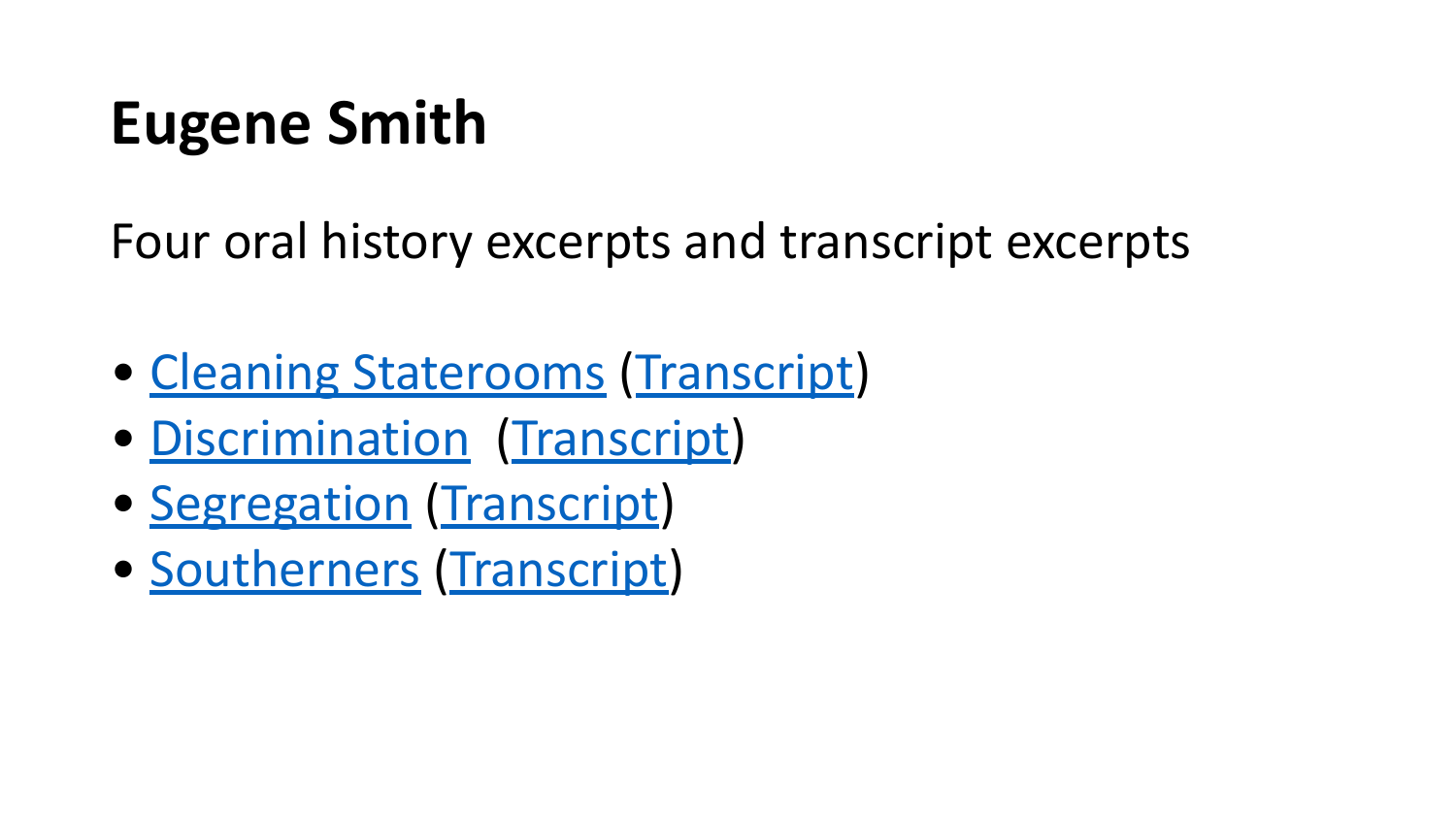## **Henry Mouzon**

Four oral history excerpts and transcript excerpts

- [Boot Camp and Steward's Mate](https://drive.google.com/file/d/1KNjZrAobntZtY9ifAsto7GeYA7CR5xbz/view?usp=sharing) ([Transcript](https://drive.google.com/file/d/1uZFLyJzkJXxqZnaJz5Ke53Xx9UjHIe4H/view?usp=sharing))
- [Segregation](https://drive.google.com/file/d/1bTzDfCeDS9kRepQPj72Ik8Zt-Pk-MBF6/view?usp=sharing) ([Transcript\)](https://drive.google.com/file/d/1nvTnDjaR31weqjgZCVEpHQwmDiDSvOQJ/view?usp=sharing)
- [Kitchen](https://drive.google.com/file/d/1KYBeBJ_0K9aH0XP7uP5whDa9QHmWNg9D/view?usp=sharing) [\(Transcript\)](https://drive.google.com/file/d/11k76nK8qzQRNLmQa2Zwdgg-eyXPIZkq4/view?usp=sharing)
- [Gunner and Medals](https://drive.google.com/file/d/1jLkxfZuVtapDTHSBV_L_7trYn9hB8QpC/view?usp=sharing) [\(Transcript\)](https://drive.google.com/file/d/1OFfkENBBBVJlvaNlURWzTF73rS8TBs70/view?usp=sharing)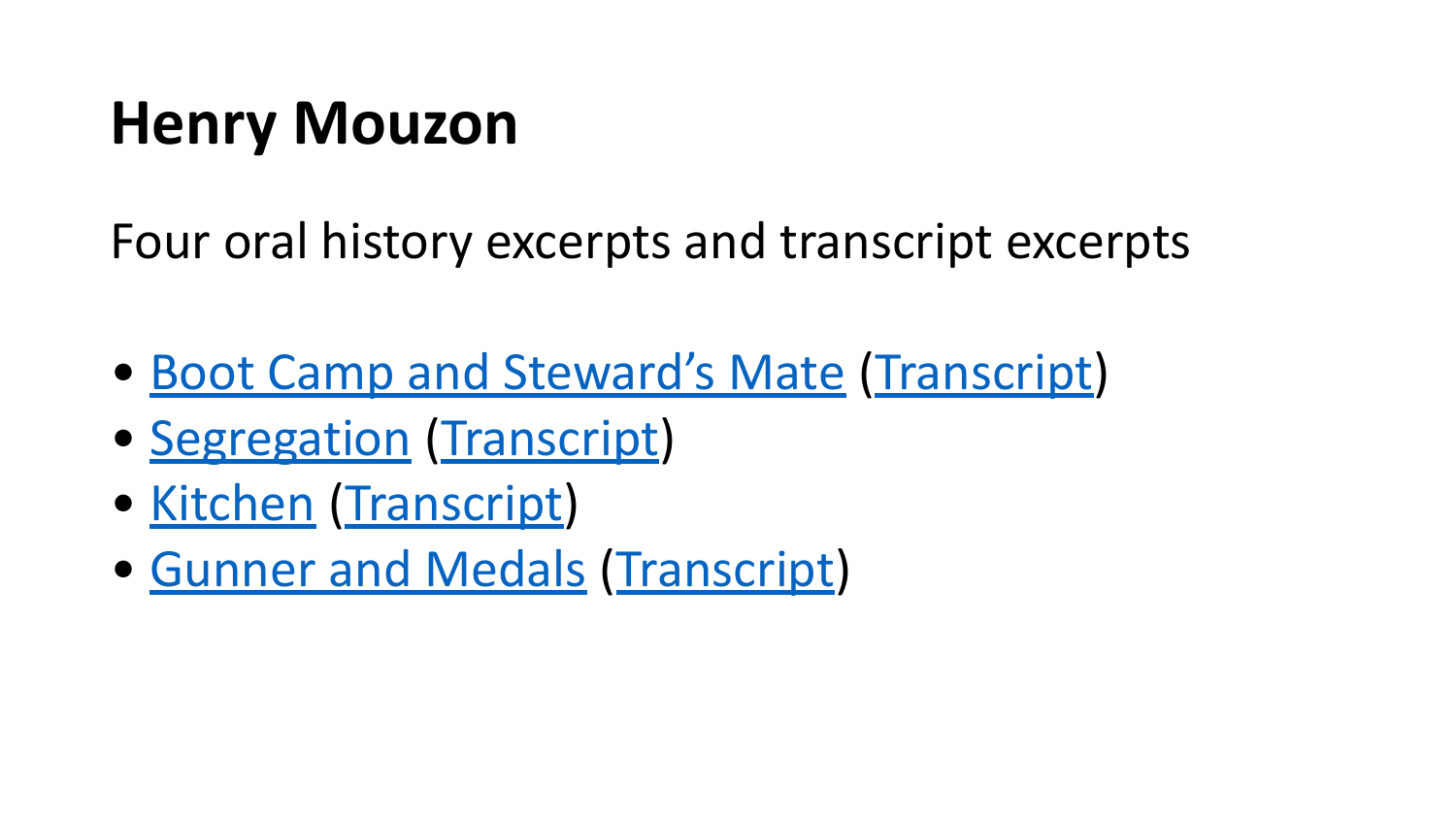### **Double Victory: Black Americans in World War II Postvisit Activities and Extensions**

- 2. Ask students to listen to their excerpts and discuss the following in their room with their group:
- How do Smith and Mouzon's experiences compare to each other?
- How does Eugene Smith compare his experiences in the Navy with growing up in the South?\*
- Describe the relationship between both men's jobs and race onboard *Intrepid*.
- What do both men have to say about discrimination during and/or after the war?
- How do these men feel about the Navy Cross? What do you notice them saying in regards to the process?

\*Clarify misconceptions that the South was the only part of the country that had problems with racial discrimination. Jim Crow laws in the South enforced racial segregation. However, remind students that during the time period Mouzon and Smith discussed, discrimination was prevalent throughout the entire country. You can even use the image of the Black driver sleeping under a truck in D.C. as a discussion point.

<https://www.loc.gov/classroom-materials/united-states-history-primary-source-timeline/great-depression-and-world-war-ii-1929-1945/race-relations-in-1930s-and-1940s/>